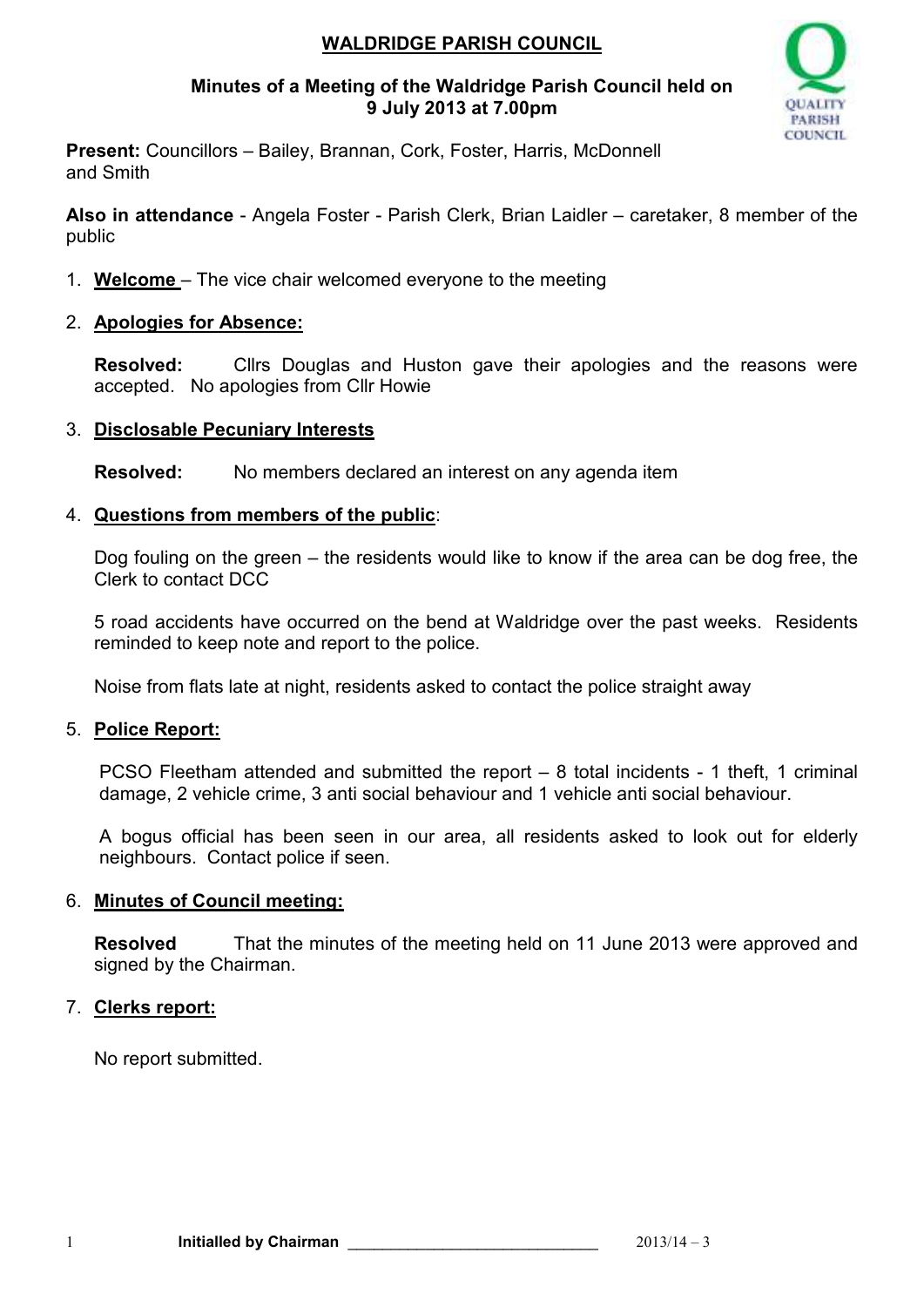#### 9. **Parish Matters and on-going items**

## a) **Planning applications received**

## **To consider any planning applications received after the agenda was published.**

| 2/13/00139/FUL | 17 Olive Street<br>Waldridge       | Erection of two storey<br>extension at rear of dwelling |
|----------------|------------------------------------|---------------------------------------------------------|
|                | <b>Chester-le-Street</b><br>Durham |                                                         |
|                | DH <sub>2</sub> 3SQ                |                                                         |

## *Resolved: Recommend approval as long as the residents do not object*

# b) **To consider any planning applications received after the agenda was published.**

| 2/13/00133/FUL | 100 Warkworth Drive<br><b>Chester-le-Street</b><br>Durham<br>DH <sub>2</sub> 3TW | Erection of fence at front of<br>dwelling along boundary<br>with No. 98 varying in<br>height between 1.040m and |
|----------------|----------------------------------------------------------------------------------|-----------------------------------------------------------------------------------------------------------------|
|                |                                                                                  | $1.120m$ .                                                                                                      |

## *Resolved: Recommend approval*

c) **Conclusion of Audit –** The Clerk confirmed that the external audit had been completed and an unqualified audit opinion has been given.

*Resolved: The Clerk should complete the Notice of Conclusion of Audit for the year ended 31 March 2013* 

# d) **Northumbria in Bloom update**

- Date of judging has changed to 19 July
- Watering needs to be increased as weather is very hot
- A road accident damaged the pot, the cost to replace is £50
- Cllr Cork would like to advertise the church service at Hermitage on bed

# *Resolved*

- *Noted*
- *It was agreed to increase until judging*
- *It was agreed to contact the driver and ask for £50 to replace*
- *It was agreed to allow to place sign*
- e) **Quarterly Accounts** –The Clerk distributed the quarterly accounts for approval

*Resolved: The budget, petty cash, bank statement and reconciliation were accepted* 

# f) **Millennium Green problems**

Several residents have reported trees overgrowing and hanging in their gardens. It was suggested employing a professional tree surgeon to oversee work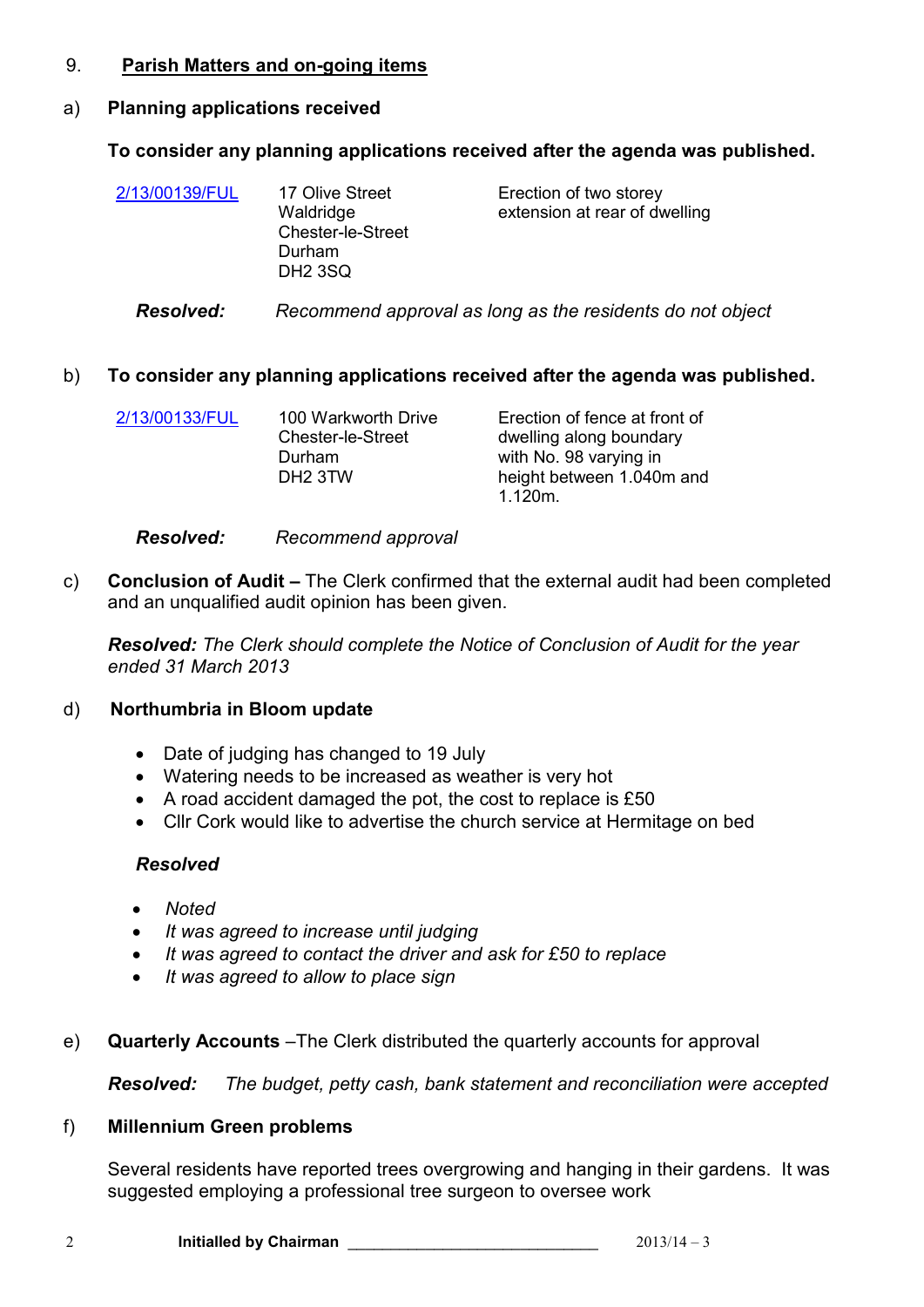*Resolved: It was agreed to get costs of tree surgeons, the work to be carried out in the Autumn* 

g) **Section 106 money –** First planning application been sent to DCC for the nature trail. The metal designs were distributed for approval

*Resolved: It was agreed to go with one of the designs and ask for 3 to be changed. Planning application to be completed as soon as happy with new designs* 

h) **Request from Resident Association** – The association have passed the parking problem at Norton Close onto the Parish.

**Resolved:** *Cllr Davidson has been in touch with DCC, to await his return to see what progress made* 

- i) **Newsletter** the Clerk distributed the newsletter for delivery
- j) **Millennium Green project** Money for project now received, the installation of the fitness equipment will be August  $27<sup>th</sup>$ . Once planning has gone in they will release the extra money for metal sculpture.
- k) **Funday**  All arrangements were discussed. Army cadets can attend, no folk dancers available. All other arrangements agreed
- l) **Roof repairs**  two quotes received

*Resolved: It was agreed to go with David Pearson, the Clerk to make contact*

m) **Laptop repair** - The Clerks laptop needs to be fixed

*Resolved: It was agreed to carry this out, or replace with new one up to £200. The Clerk to get costs, this may need to be done before the next meeting.* 

#### n) **Correspondence received**

- To note County Councillors report covering flooding and dog green walkers
- The new edition of the 'Good Councillors Guide' is now available to download, hard copies will cost £3 plus delivery

### *Resolved:*

- Report noted.
- It was agreed to download
- o) **Correspondence received after agenda published** (to note only)
	- No items
- p) **AAP forum updates**  none attended
- q) **Urgent issues for noting** (Clerk to use delegated powers if necessary) **and any items Councillors wish to agenda for next meeting**